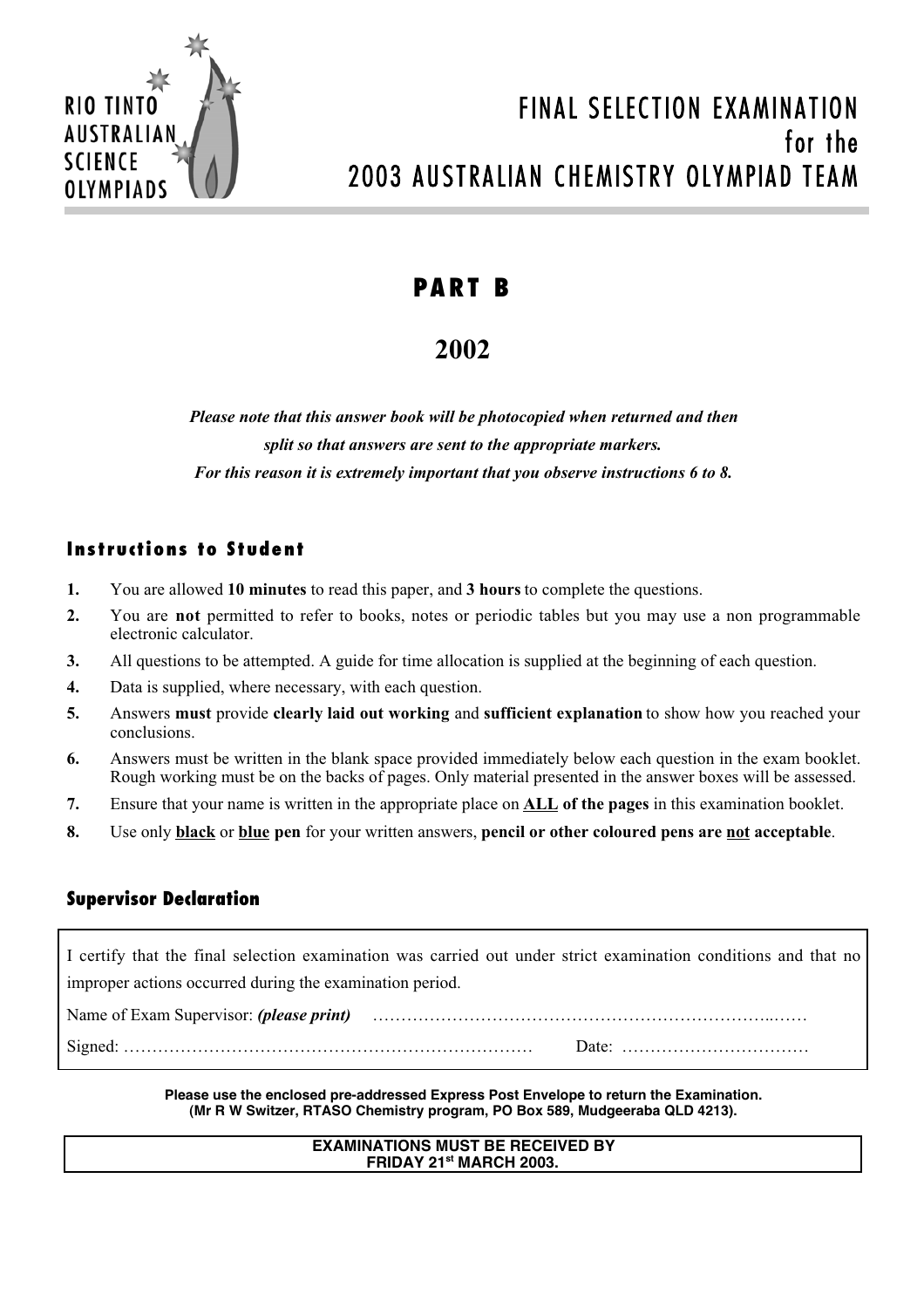#### **Question 1 (20 minutes)**

Molecular Orbital (MO) theory can be used to make very precise numerical predictions, but it can also produce surprisingly good qualitative results without any formal calculation at all. This problem involves the use of this theory to make simple predictions about the shape of  $H<sub>3</sub>AAH<sub>3</sub>$  molecules. Two possible shapes for such a molecule are shown below.



- We will consider two well-characterised molecules of this sort: diborane  $(B_2H_6)$  and ethane (C<sub>2</sub>H<sub>6</sub>). To compare the possible shapes for these species, you will need to draw MO diagrams for each shape by following the steps below. To help you get started, parts (a) through to (c) have been completed for the  $\sigma_{2s}$  orbital.
- (a) Consider first the homonuclear diatomic molecule  $A<sub>2</sub>$ . Sketch the 90%-inclusion surfaces of its valence MOs, clearly showing changes in phase, down the left-hand side of the next page in decreasing order of energy. (Note that the  $\sigma_{2s}$  orbital has already been drawn for you.) As there will be no room to draw degenerate orbitals side by side, draw one above the other and connect them by a bracket { to show degeneracy.
- (b) We now consider the staggered geometry, allowing each of the MOs drawn in part (a) to mix with the 1s atomic orbitals of suitable H atoms according to the rules of Qualitative Molecular Orbital Theory (QMOT). Add hydrogen 1s AOs to the diagram from part (a) to create molecular orbitals for the complete staggered molecule.
- (c) Next, repeat these steps for the bridged structure, drawing the MOs down the right-hand side of the page used for the above and keeping the same approximate energy scale. That is, if a bridged MO is significantly higher in energy than a particular staggered MO, the former should be drawn higher up the page than the latter. Join corresponding MOs (i.e. those based on the same A2 MO) with lines clearly showing if they have approximately the same energy or if there is a large energy difference between them. (In the example, the MO based on the  $\sigma_{2s}$  orbital has approximately the same energy in the staggered as in the bridged system, as shown by the horizontal line.)
- (NB It is correct that there are no answer boxes on this page: parts (a), (b) and (c) are all answered on the large diagram on the next page.)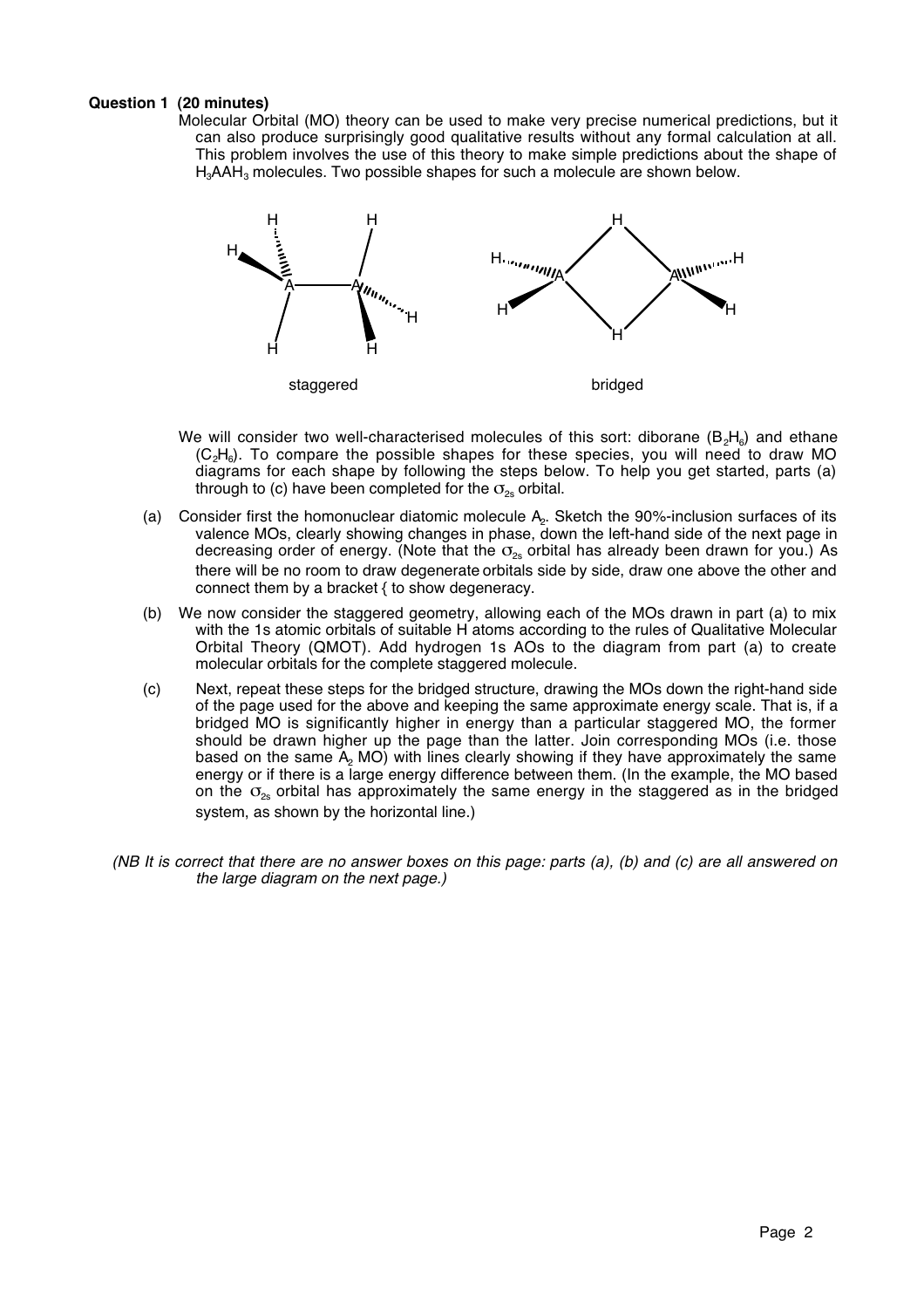**staggered bridged**

**E**

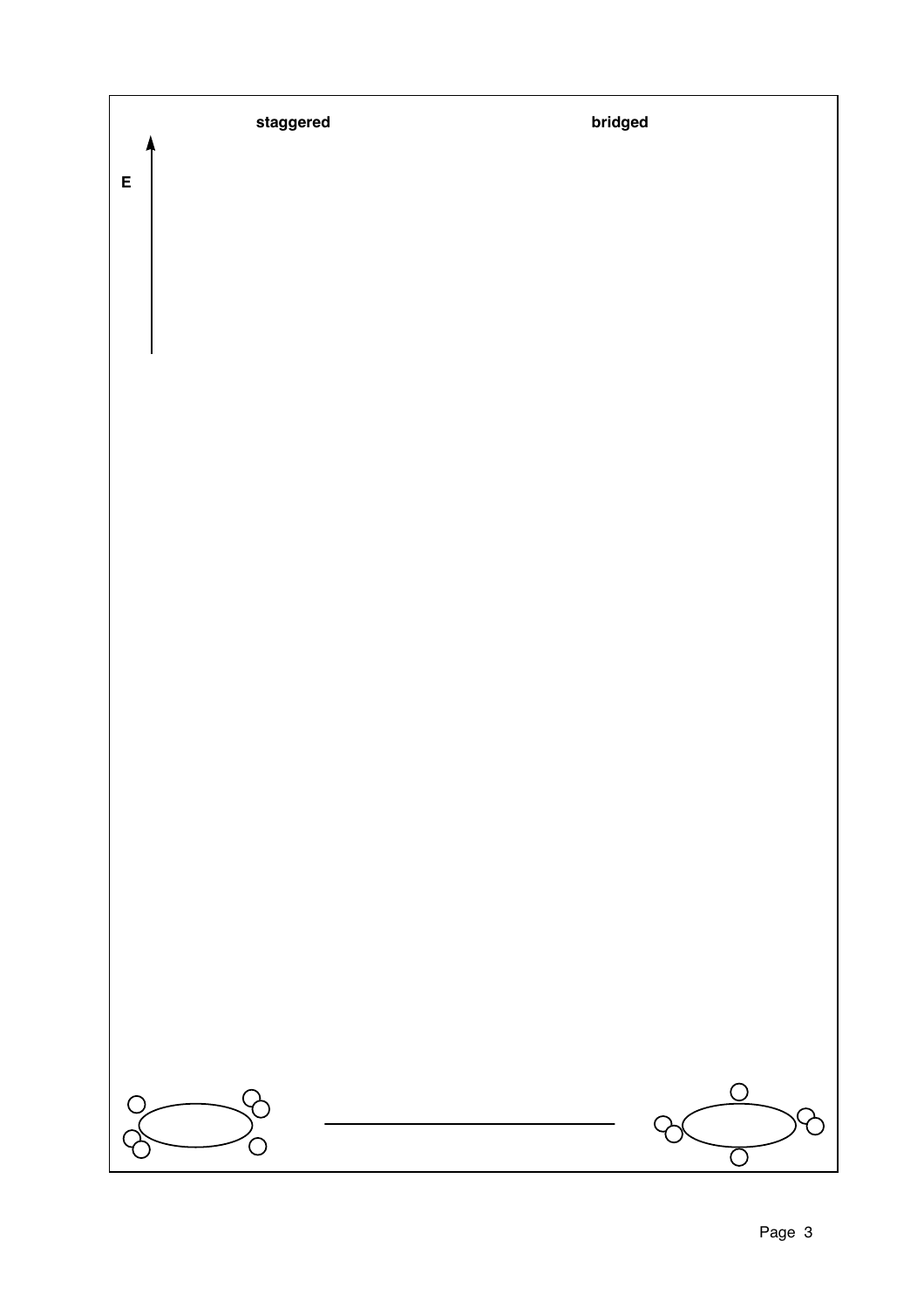(d) Congratulations: you've just drawn a Walsh diagram, which is a qualitative plot of orbital energy against molecular shape. Use this diagram to explain why ethane is staggered while diborane has a bridged shape. Are these species paramagnetic or diamagnetic? (You may wish to number your MOs from the previous page for ease of reference.)

#### **Question 2 (25 minutes)**

- (a) The doubly charged metal ions of the first row transition elements with the configuration  $d^1$ ,  $d^2$ , ...  $d^9$  form mainly octahedral complexes of the general formula  $[ML_6]^{2+}$  (L = neutral monodentate ligand). From the magnetic behaviour point of view these complexes are of two types. Those with the same number of unpaired electrons as the  $M^{2+}(q)$  ion, the so called "high spin" complexes, and those in which this number is smaller or even zero, the "low spin" ones. If the separation between the energy levels  $t_{2q}$  and  $e_q$  is  $\Delta$  and the pairing energy (the energy necessary for two electrons to be coupled into a singlet) is P, predict the ground state electron configuration for these complexes and calculate the energy of stabilization associated with each configuration in terms of ∆ and P.
	- (b) Isomerism is traditionally introduced in Organic Chemistry courses. However, Inorganic Chemistry also offers many different types of isomerism, especially structural. The modern study of coordination compounds began with Alfred Werner<sup>1</sup> and Sophus Mads Jorgensen, more than one hundred years ago. It was their experiments that established the octahedron as the premier structural entity for coordination number six (6) rather than the planar hexagon or the trigonal prism, for example, in the complex ion  $[\mathrm{Co}(\mathrm{NH}_3)_6]^{3+}$ . Thus, there are two isomers corresponding to the chemical formula  $CoCl<sub>3</sub>$  4NH<sub>3</sub>, the *praseo* and *violeo* complexes. There are also two structural isomers for the complex  $[RhCi<sub>3</sub>(py)<sub>3</sub>]$  (where py = pyridine,  $C_5H_5N$ ). Rotation of plane polarized light is not limited to organic molecules with a chiral carbon atom. The general condition for optical activity is that the molecule or ion should not possess an improper axis of rotation and the molecule may not possess a center or plane of symmetry. Thus, although there is only one  $c$ is–[CoCl<sub>2</sub>(NH<sub>3</sub>)<sub>4</sub>]Cl complex, there are two *ci*s–[CoCl<sub>2</sub>(en)<sub>2</sub>]Cl complexes which are enantiomers. (<sup>1</sup> Nobel prize in Chemistry 1913.)
		- (i) What is the electronic configuration of Co in  $[Co(NH_3)_6]^{3+}$ ?
		- (ii) What is the type of bonding of NH<sub>3</sub> in  $[Co(NH_3)_6]^{3+}$ , which is a low spin complex, and of fluoride ion in [CoF<sub>6</sub>]<sup>3-</sup> , which is a high spin complex? Place electrons from the ligands in appropriate metal orbitals according to Valence Bond Theory.
		- (iii) Write the stereochemical formulae and structures for the *praseo* and *violeo* complexes.
		- (iv) Write the stereochemical formulae and structures for the two  $[RhCl<sub>3</sub>(py)<sub>3</sub>]$  complexes.
		- (v) How many isomers does the complex with the formula  $[Co(en)]_3$ ] exhibit? How many stereoisomers are possible for the complex  $[PtCl_2(NO_2)_2(NH_3)_2]^2$ ? Sketch them.

### **Question 3 (45 minutes)**

### **Do either (a) or (b) in this question.**

#### **Either**

- **Data:** AW (Bi) =  $209.0 \text{ g mol}^{-1}$
- (a) The detection limit is one of the basic parameters in quantitative analysis of trace amounts of elements. The detection limit is expressed as the minimal mass of an element which can be determined by a given method with a given accuracy. As an example we shall consider the method used for the determination of microscopic amounts of bismuth. Belcher and coworkers in Birmingham developed a multiplicative method. According to this method a chain of reactions followed by a titration of the final product is carried out. A detailed description follows.
	- Step 1: To a given small amount of cold acidified solution containing trace amounts of  $Bi<sup>3+</sup>$ excess  $K_3[Cr(SCN)_6]$  is added. This leads to quantitative precipitation of bismuth.
	- (i) Write a balanced net ionic equation of this reaction.
		- Step 2: The precipitate is filtered off, washed by cold water, and treated with 5 mL of 10% solution of NaHCO<sub>3</sub>. Upon this treatment the initial precipitate transforms into the precipitate of ((BiO)<sub>2</sub>CO<sub>3</sub>) with formation of [Cr(SCN)<sub>6</sub>]<sup>3-</sup>and H<sub>2</sub>O and liberation of CO<sub>2</sub>.
	- (ii) Write a balanced net ionic equation of this reaction (hint: balance the oxygens).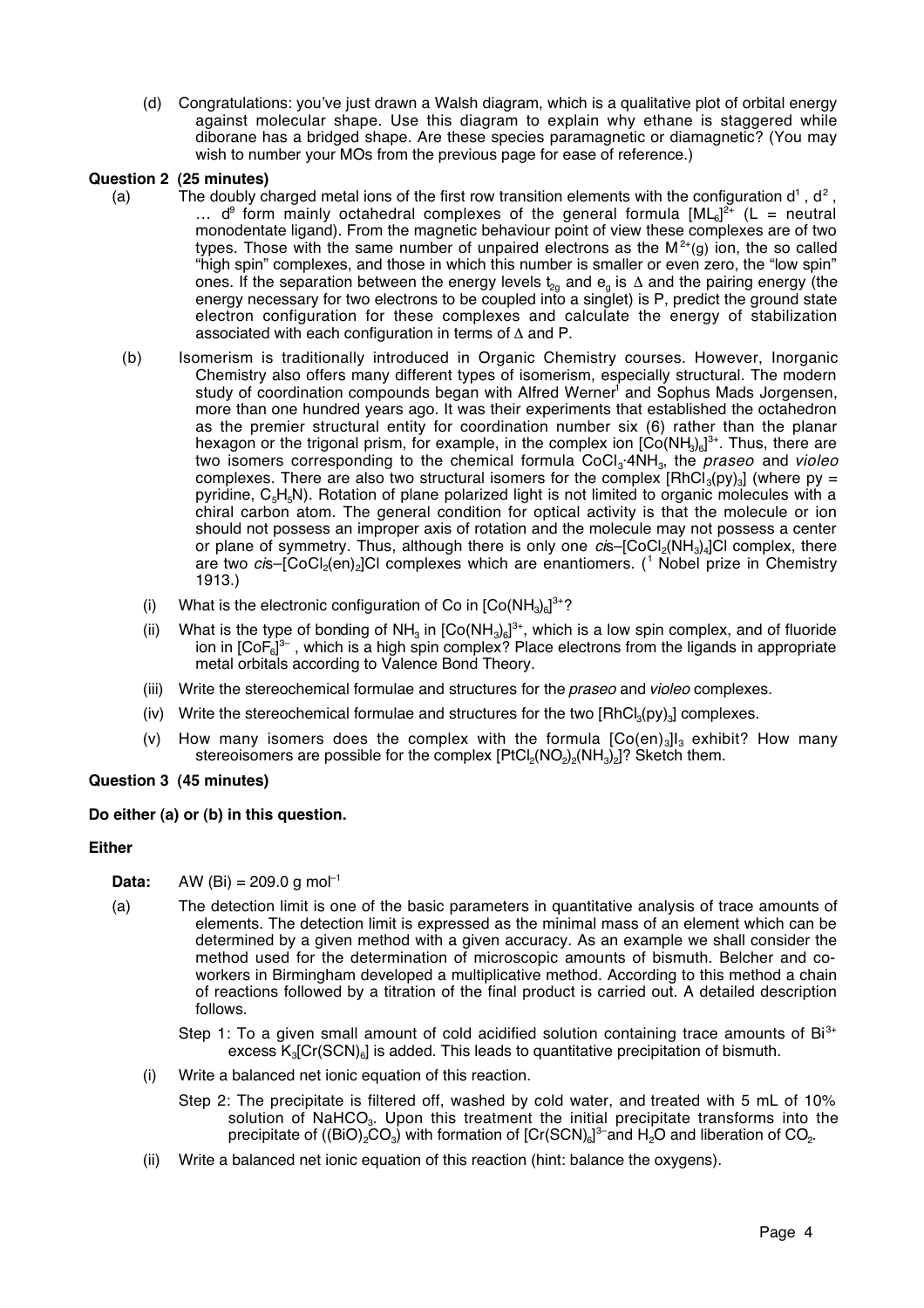- Step 3: To the slightly acidified filtrate transferred to a separating funnel, 0.5 mL of saturated iodine solution in chloroform are added, and the mixture is vigorously shaken. Iodine oxidises the ligand of the complex ion to ICN and sulfate ion.
- (iii) Write a balanced net ionic equation of this reaction.
	- Step 4: After 5 minutes, 4 mL of 2M H<sub>2</sub>SO<sub>4</sub> are added to the mixture. The acidification leads to coproportiation (a species oxidised and another species reduced to a common third species) of the iodine species to molecular iodine.
- (iv) Write a balanced net ionic equation of the reaction that occurred upon acidification.
	- Step 5: Iodine is quantitatively extracted by 4 portions of chloroform. The AQUEOUS layer is transferred to a flask, to which 1 mL of bromine water is added, and the mixture is mixed for 5 minutes.
- (v) Write the balanced net ionic equations of the reactions that occurred upon the addition of bromine water. Note that an excess of bromine can react with hydrogen cyanide to give BrCN, and iodide is oxidised to  $IO_{3}^{-}$ .
	- Step 6: To eliminate an excess of molecular bromine, 3 mL of 90% methanoic acid is added to the mixture, producing Br<sup>-</sup> and  $\rm CO_{2}$ .
- (vi) Write a balanced net ionic equation of this reaction.

Step 7: To the slightly ACIDIC solution an excess (1.5 g) of KI is added.

- (vii) Write the balanced net ionic equations of the reactions that occurred upon the addition of KI. Take into consideration that iodide reacts with BrCN to give molecular iodine and bromide.
	- Step 8: The resulting solution is titrated by a standard 0.00200 M Na<sub>2</sub>S<sub>2</sub>O<sub>2</sub> solution. The results thus obtained are used to calculate the content of bismuth in the sample taken for analysis.
- (viii) How many moles of thiosulfate are equivalent to 1 mol of bismuth in the initial sample?
- $(ix)$  What is the minimum mass of bismuth (in  $\mu q$ ) which can be determined by this method, given that reliable determination requires no less than 1 mL of standard  $0.00200$  M Na<sub>2</sub>S<sub>2</sub>O<sub>3</sub> solution?

### **Or**

**Data:**  $K_{\text{so}} (Ag_2C_2O_4) = 3.50 \times 10^{-11}$  FW  $(Ag_2C_2O_4) = 303.82 \text{ g mol}^{-1}$  $H_2C_2O_4$ : pK<sub>a1</sub> = 1.25, pK<sub>a2</sub> = 4.27 Ag<sup>+</sup> with NH<sub>3</sub>: K<sub>f1</sub> = 1.59 x 10<sup>3</sup>, K<sub>f2</sub> = 6.76 x 10<sup>3</sup>

- (b) Two important factors that affect the solubility of a sparingly soluble salt are pH and the presence of a complexing agent. Silver oxalate is one such salt, which has low solubility in water. Its solubility is affected by pH as the anion oxalate reacts with hydronium ions, and also by a complexing agent, such as ammonia, as the silver cation forms complexes with ammonia.
	- (i) Calculate the solubility (g 100mL<sup>-1</sup>) of silver oxalate in acidified water buffered at  $pH = 5.00$ .
		- In the presence of ammonia in aqueous solution, silver ion forms two complexes  $[Aq(NH<sub>3</sub>)]^+$  and  $[Ag(NH<sub>3</sub>)<sub>2</sub>]<sup>+</sup>.$
	- (ii) What is the solubility (g 100mL<sup>-1</sup>) of silver oxalate in an aqueous solution that contains 0.02 M  $NH<sub>3</sub>$  at equilibrium and a pH of 10.80?

### **Question 4 (45 minutes)**

Data: Species(g) *∆* 

| ODECIESIUI | $\Delta_\text{diss}$ Г<br>INJ IIIVI | <b>SPECIESIUI</b> | ш         |
|------------|-------------------------------------|-------------------|-----------|
|            | юC                                  | œ                 | .58       |
| .<br>، ا ب | 93                                  |                   | 18<br>245 |
|            |                                     |                   |           |

 $(1, 10, 7)$  model<sup>-1</sup>)

 $\Delta_r$ H°(**2)** = +69 kJ mol<sup>-1</sup>  $\Delta_{\text{vap}}$ H°

| Species(q) | $S^{\circ}$ (J K <sup>-1</sup> mol <sup>-1</sup> ) |
|------------|----------------------------------------------------|
|            | 130.58                                             |
| Br。        | 245.18                                             |
| HBr        | 198.32                                             |

$$
\Delta_r H^o(\mathbf{2}) = +69 \text{ kJ mol}^{-1}
$$
\n
$$
\Delta_{\text{vap}} H^o(\text{Br}_2) = +30.91 \text{ kJ mol}^{-1}
$$
\n
$$
\Delta_r H^o(\mathbf{3}) = -174 \text{ kJ mol}^{-1}
$$
\n
$$
\Gamma_{\text{b}}(Br_2) = 58.7^{\circ}\text{C}
$$

(a) One of the most studied kinetic reaction types has been gas-phase reaction of hydrogen with halogens: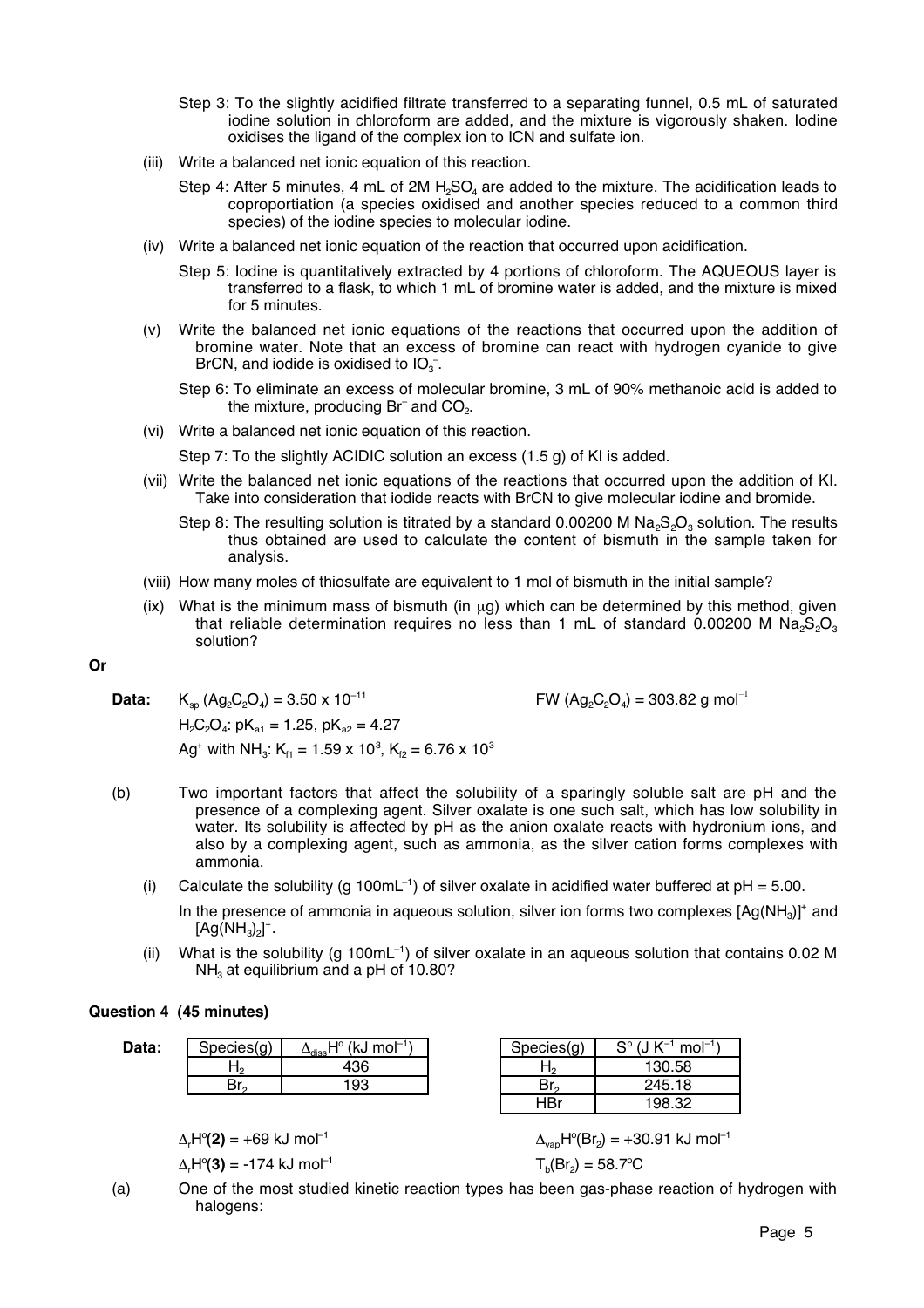$H_2 + X_2 \longrightarrow 2HX$ 

The following general radical chain mechanism has been proposed:

| Initiation:  |        | $H_2 + M \longrightarrow H_1 + H_2 + M$                   | (1H)  |
|--------------|--------|-----------------------------------------------------------|-------|
|              | or     | $X_2 + M \longrightarrow X^* + X^* + M$                   | (1X)  |
| Propagation: |        | $X \cdot + H_2 \longrightarrow HX + H \cdot$              | (2)   |
|              |        | $H\cdot + X_2 \longrightarrow HX + X\cdot$                | (3)   |
| Termination: | any of |                                                           |       |
|              |        | $H_1 \cdot + H_2 \cdot + M \longrightarrow H_2 \cdot + M$ | (4HH) |
|              |        | $H_1 \cdot + X_2 \cdot + M \longrightarrow HX + M$        | (4HX) |
|              |        | $X^* + X^* + M \longrightarrow X_2 + M$                   | (4XX) |

Where M is a non-reacting species.

Many of the possible reactions above make no significant contribution and can be legitimately discounted. We will use this fact to develop a solvable mechanism for the reaction.

Although this is a 'general mechanism' the only halogen which appears to conform under normal conditions is bromine. The questions below relate to the system

 $H_2(g) + Br_2(g) \longrightarrow 2HBr(g)$ 

(i) Which of the alternative initiation steps, **(1H)** or **(1Br)**, will dominate? Explain.

Reactions **(2)** and **(3)** in combination form a catalytic cycle.

(ii) Show this combination and name the species acting as catalyst/s.

Also, at reaction temperature we find that reaction (2) has  $E_a \approx 80$ kJ mol<sup>-1</sup> and reaction (3) has  $E_a \approx 4kJ$  mol<sup>-1</sup>, ie **(3)** is far more efficient than **(2)**.

- (iii) Find an expression relating  $[H^*]$  and  $[Br^*]$ . Thus show that  $[H^*] \ll [Br^*]$  at steady state, assuming  $[H_2] = [Br_2]$ .
- (iv) Which termination step/s is/are relevant, and which can be ignored? Explain.
- (v) There is one further complication. Find  $E_a$  of the elementary retardation steps

|     | $H\cdot + HBr \longrightarrow H_2 + Br\cdot$ | $(-2)$ |
|-----|----------------------------------------------|--------|
| and | $Br^* + HBr \longrightarrow Br^{}_{2} + H^*$ | $(-3)$ |

Will either or both of these play a significant role in the mechanism? Explain.

(vi) Write down your overall simplified mechanism for HBr formation in terms of initiation, propagation, retardation and termination steps, as defined above.

Rearranged, this gives the following proposed mechanism:

- (1)  $Br_2 + M = \frac{k_1}{2}$  $k_{-1}$ Equilibrium constant =  $K_1$
- (2) Br• + H<sub>2</sub>  $\frac{k_2}{4}$  $k_{-2}$ HBr + H•
- (3) H• + Br<sub>2</sub>  $\frac{k_3}{2}$  HBr + Br•
- (vii) Using the steady state approximation as appropriate, find an expression for the reaction rate for formation of HBr. You may, but need not, assume that step 1 reaches rapid equilibrium. What will the experimental rate law be at the start of the reaction?